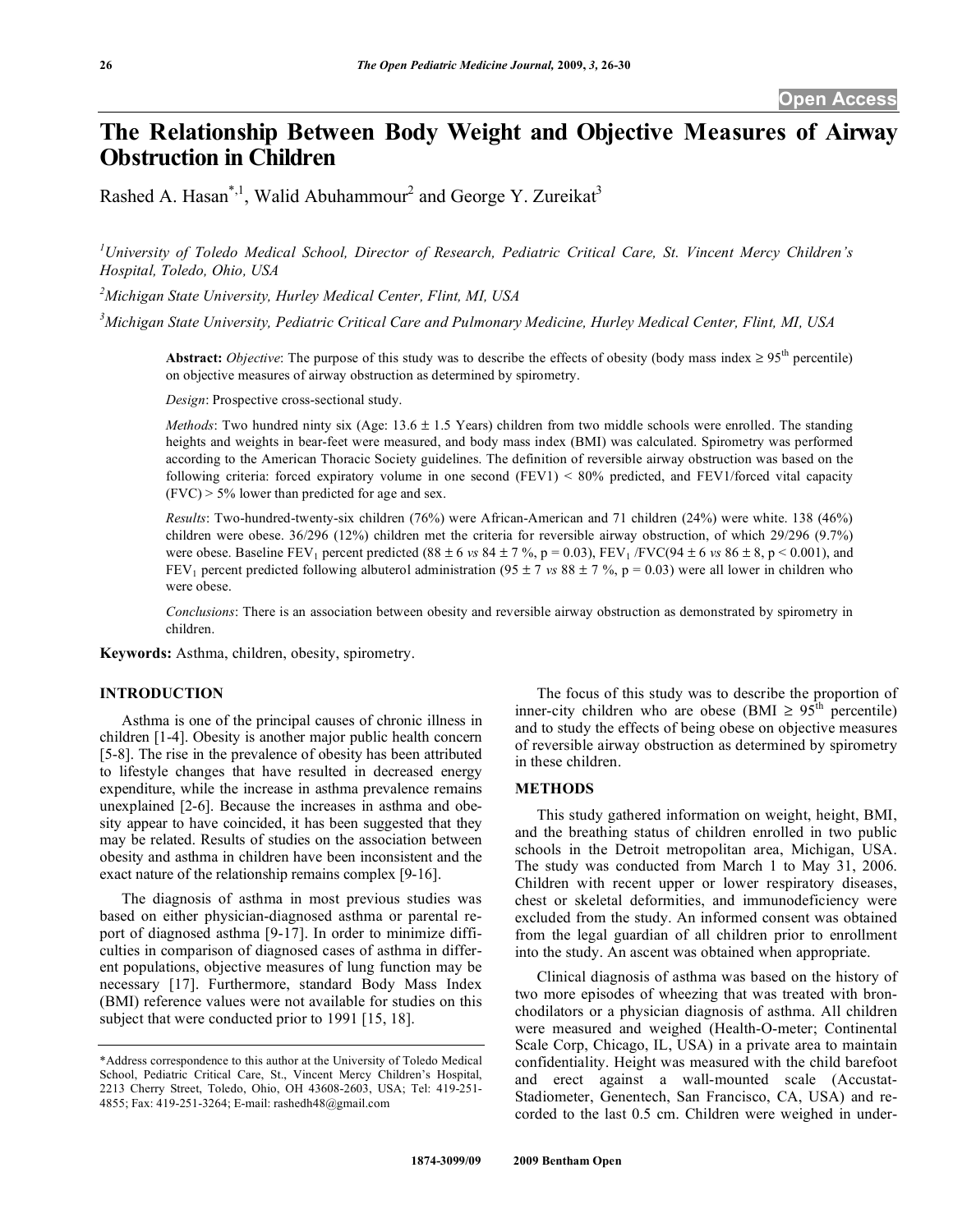pants, with weight recorded to the last complete 100g. BMI was calculated as weight in kilograms divided by squared height in meters. Weight status was defined by using ageand gender-specific BMI percentiles from the Centers for Disease Control and Prevention (CDC) National Center for Health Statistics growth charts for the United States [19, 20]. Obesity was defined as a BMI  $\geq 95^{\text{th}}$  percentile for age and sex of the person [19, 20].

## **Spirometry**

 Spirometry (pre and post-bronchodilator) was assessed using a 12 L dry-sealed spirometer (Renaissance II, Puritann-Bennett, Carlsbad, CA, USA). All tests conformed to the criteria of the American Thoracic Society [21, 22]. The following parameters were measured: forced vital capacity (FVC), forced expiratory volume in 1 second (FEV<sub>1</sub>), and forced expiratory flow at mid-lung volume ( $FEF_{25-75}$ ). The ratio of  $FEV<sub>1</sub>$  to  $FVC$  ( $FEV<sub>1</sub>/FVC$ ) was calculated. All values were adjusted for body temperature and barometric pressure (BTPS). Percent predicted values for  $FVC$ ,  $FEV<sub>1</sub>$ , and FEF<sub>25-75</sub> were calculated from reference values based on Harvard six cities study [23]. Subjects were asked to refrain from use of asthma medications for 24 hours before testing. Prior to use of an inhaled bronchodilator, at least 5 and no more than 8 attempts were made to obtain at least three acceptable force expiratory maneuvers. Acute bronchodilatation was achieved with inhalation of 2 puffs (50 μgm each) of albuterol metered dose inhaler (ventolin<sup>™</sup>, GlaxoSmithkline, Research Triangle Park, NC) delivered *via* a spacer (Optichamber Advantage, Respironics, Cedar Grove, NJ). Ten minutes later, spirometry was repeated, with no more than 5 attempts to obtain three acceptable forced expiratory maneuvers. All maneuvers were done in the standing position, with the nose pinched with a nose-clip. A single observer reviewed each study for the quality of the  $FEV<sub>1</sub>$  and FVC.

 Statistical analysis: Values are presented as mean ± SD. Chi square analysis was used for nominal data and unpaired t-tests for continuous data. Statistical significance was assumed when the p value was  $\leq 0.05$ .

#### **RESULTS**

 Three-hundred-five (out of a total of 320 children invited to participate in the study [95% participation]) were included in the study. Nine children were excluded (None of these children met the criteria for obesity) because of unacceptable quality of spirometry. Thus, the total number of participants was 296. The demographics and other characteristics of the entire study population are shown in Table **1**.

 Overall, 138/296 (46%) children were obese. 36/296 (12%) children met the criteria for reversible airway obstruction, of which 29/296 (9.7%) were obese. Girls were more likely to be obese  $(77/158, 48\%)$  compared to boys  $(61/137, 61/137)$ 44%), however, this did not reach statistical significance  $(p = 0.46)$ . Eighteen  $(6%)$  children were diagnosed with asthma by a physician or had history of recurrent wheezing that was treated with bronchodialtors, but none of them had undergone spirometry in order to evaluate for evidence of reversible airway obstruction.

 Based on objective measures of lung functions by spirometry, 36 (12%) children met the criteria for reversible airway obstruction, of which 29 (9.8%) were obese. There was no statistically significant difference between male and female and African-American and white with regard to the diagnosis of reversible airway obstruction based on spirometry.

| Table 1. | The Demographics and Clinical Characteristics of |  |  |
|----------|--------------------------------------------------|--|--|
|          | the Study Population                             |  |  |

| Age (years, Mean $\pm$ SD)      | $13.6 \pm 1.5$ |  |
|---------------------------------|----------------|--|
| Gender (M/F)                    | 137/158        |  |
| <b>Body Mass Index (BMI)</b>    | $28 \pm 6.4$   |  |
| <b>BMI</b> percentile           | $78 \pm 20$    |  |
| Weight (in kg)                  | $73 \pm 21$    |  |
| Height (in cm)                  | $148 \pm 20$   |  |
| Ethnic group $(n, \frac{9}{6})$ |                |  |
| African-American                | 226 (74%)      |  |
| White                           | 79 (26%)       |  |

 There was not a statistically significant difference between the obese and non-obese children with regard to clinical diagnosis of asthma without spirometry (p=0.412). Table **2** presents a comparison of obese and non-obese children with regard to spirometry parameters. Baseline  $FEV<sub>1</sub>$ ,  $FEV<sub>1</sub>/FVC$  and  $FEV<sub>1</sub>$  following administration of albuterol were all lower in children who were obese compared to nonobese children. Three children with a physician diagnosis of asthma reported use of albuterol metered dose inhaler (MDI) in the past week. None of these children met the criteria for reversible airway obstruction based on spirometry. Five children with a physician diagnosis of asthma reported use of albuterol MDI in the past month. Two of these children met the criteria for reversible airway obstruction based on spirometry. However, overall there was not a statistically significance association between use of albuterol MDI and a diagnosis of reversible airway obstruction by spirometry.

Table 2. Comparison of Obese (Body Mass Index  $\geq 95^{\text{th}}$  Per**centile) and Non-Obese Children (Body Mass Index < 95th Percentile) with Regard to Asthma Symptoms and Spirometry Parameters** 

| Symptom/Variable                                      | $BMI^* \geq 95^{th}$<br>Percentile<br>$n = 138$ | $BMI^* < 95^{th}$<br>Percentile<br>$n = 157$ | p            |
|-------------------------------------------------------|-------------------------------------------------|----------------------------------------------|--------------|
| *** $FEV_1(L)$ percentage of<br>predicted at baseline | $83 + 7$                                        | $87 \pm 6$                                   | 0.03         |
| $FEV_1/ FVC***$ (%)<br>baseline                       | $87 \pm 8$                                      | $93 \pm 6$                                   | ${}_{0.001}$ |
| $FEV1(L)$ percentage of<br>predicted after albuterol  | $89 \pm 7$                                      | $94 \pm 7$                                   | 0.03         |

 $*$ BMI = body mass index,  $**$ FEV<sub>1</sub> = forced expiratory volume in the first second of  $exhalation, ***FVC = forced vital capacity.$ 

# **DISCUSSION**

This study demonstrates the very high prevalence of obesity among inner-city children. This study also demonstrates that inner-city children who are overweight are more likely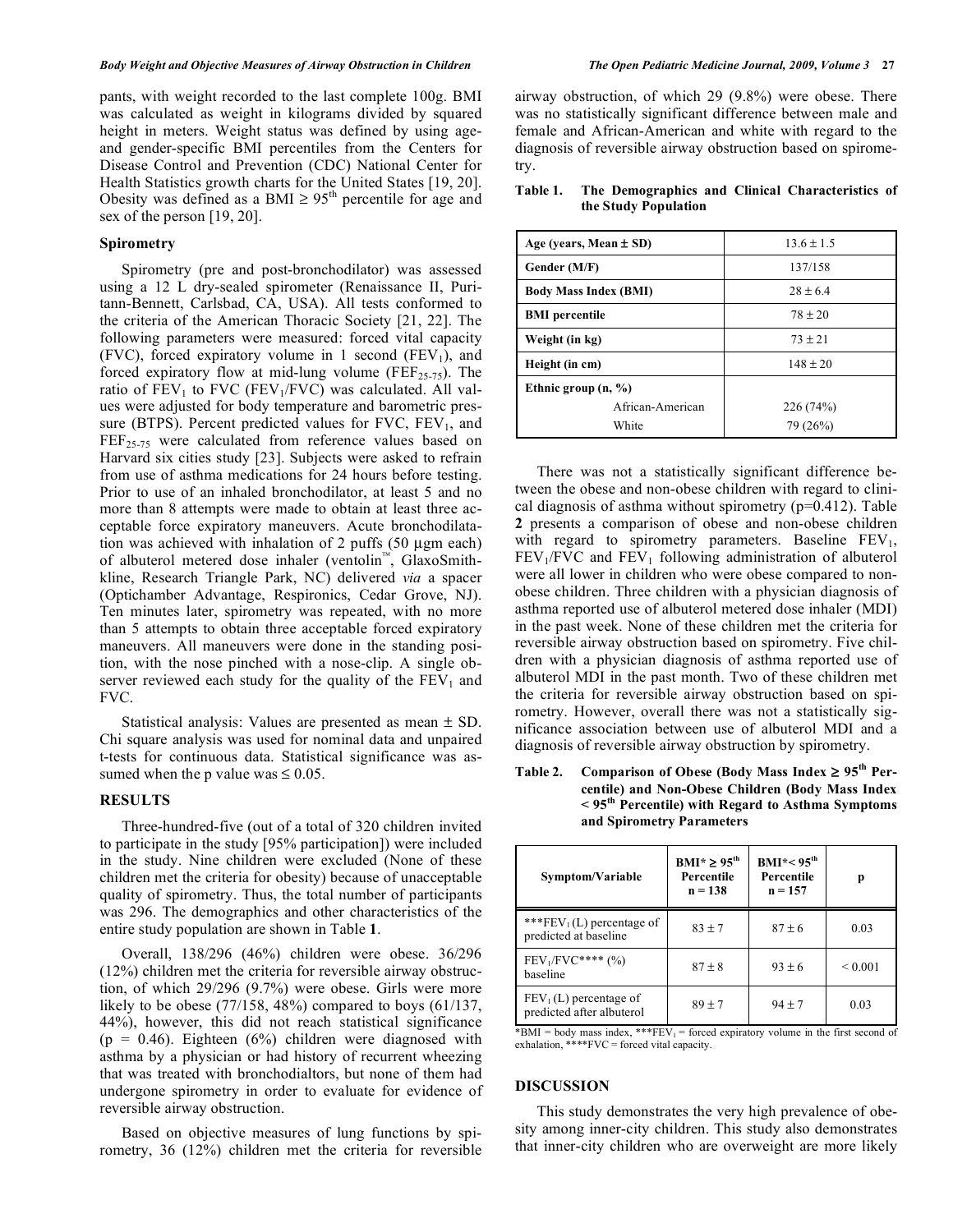to have spirometric measures of reversible airway obstruction. These associations are consistent with those observed previously [11-14, 24].

 Thirty-six (12 %) children met the definition of reversible airway obstruction based on objective measures of lung functions by spirometry. This is consistent with the national estimate of 11.3% for children 0-16 years of age reported by the National Health and Nutrition Examination Survey III [16]. There was not a statistically significant difference between the African-American and white in the proportion of children who met the criteria for reversible airway obstruction based on spirometry. This is consistent with previous reports that have suggested that the higher prevalence of asthma among black children is not due to race or to low income *per se*, and that all children living in inner-city are at an increased risk for asthma [25].

 Asthma and obesity are both common chronic conditions [1-6]. Studies on the association between asthma and obesity in children have produced conflicting results [9-16]. Definition of asthma is a concern in most previous studies, which relied on asthma questionnaires and/or a clinical diagnosis of asthma made by a physician without objective measures of lung functions [9-16]. A clinical diagnosis of asthma is dependent on the patient's perception of symptoms, in terms of frequency and severity, access to health care and the physician's diagnostic habits in the locale [17]. These factors can lead to variations in the diagnosis of asthma. Our study has some advantages in comparison to other studies on the relationship between overweight and reversible airway obstruction in children [10-16]. A strict definition of asthma based on objective measures of lung function is more likely to strengthen the association between asthma and overweight.

 Children who are obese are more likely to develop asthma [12, 26].

 Obesity is characterized by low-grade systemic inflammation with increased levels of inflammatory mediator, and acute phase proteins, including leptin, interleukin 6, tumor necrosis factor-[alpha], and C reactive protein. It is thought that obesity may upregulate airway inflammation, resulting in asthma [24].

 However, it is also possible that reduced energy expenditure due to low levels of physical activity in children with asthma may predispose to overweight and obesity [27, 28]. It has been demonstrated that caloric intake is similar in children with or without asthma, but children with asthma are less active than those without asthma [27]. Resting energy expenditure, which makes up the largest contribution to total energy expenditure, is greater in children with asthma when compared to children without asthma [27]. These data suggest that increases in overweight and obesity in children with asthma may be related to decreases in physical activity. Obesity may be associated with changes in airway mechanics that predispose to respiratory symptoms without airway inflammation. Excess weight compressing the chest wall, fatty infiltrate of the chest wall, and an increase in blood volume have been proposed as mechanisms for the airway obstruction associated with obesity [28].

 Overweight and obese children have a greater degree and severity of bronchospasm with exercise compared to nonobese counterparts, and this phenomenon is related to the

 The aversion of children with asthma to exercise could lead to a reduction in physical activity and energy expenditure and development of obesity [29, 30]. In addition to the influence of asthma and reduced activity levels in the development of overweight/obesity, these disorders may affect bronchial hyperactivity in children without asthma. However, it is important to emphasize that there are medications that children may use in preparation for exercise, including mast cell stabilizers and  $\beta$ -agonists [29]. When asthma is under control even children who have moderate to severe asthma can enjoy life with few physical limitations [29]. Children who have poor asthma control are more likely to experience respiratory symptoms during exercise [29, 30]. Limitations of access to health care and other health care disparities may contribute to poor asthma control in innercity children [2, 3].

 Physicians should be aware of the relationship between asthma and overweight in inner-city children and adolescents. Initiation of preventive measures, including dietary and activity measures are critical for children who are at risk. It is the physician's responsibility to promote physical activity as part of a healthy lifestyle [34]. This is particularly true for children at risk, which include children with obese parents, or obese older siblings, and children who begin to show large increases in BMI for their age [28]. Children with comorbid asthma and obesity should receive treatment for their obesity, including a gradual increase in vigorous physical activity in order to avoid sedentary lifestyle and to increase their exercise tolerance. It is critical not to allow asthma to lead to other chronic medical conditions such as overweight and obesity, which can carry into adulthood with their own associated complications [28, 29]. It may also be helpful to consider lifestyle modifications that involve the entire family and which can be incorporated into the family's daily routine [35]. This recommendation may be particularly important for inner-city families where optimal health care services may not be readily available [36]. This represents an important opportunity to improve the quality of lives of many of these children.

#### **LIMITATIONS**

 This study has a number of limitations. It includes a small number of inner-city children studied at two secondary schools in the Midwestern part of the U.S. Participation was voluntary based the willingness of children and their parents to consent for enrollment into the study. This may introduce selection bias into the results of the study. A more critical issue is the measurement of overweight in children and adolescents. Overweight and obesity are generally understood as an increase in body weight resulting from excessive body fat. BMI is an indirect measurement of body fat, and has been used in epidemiological studies in children [6-9, 12, 21]. However, it has been suggested that BMI does not take into account the proportion of muscle mass and body frame [31]. A child who is physically active may have a high BMI but an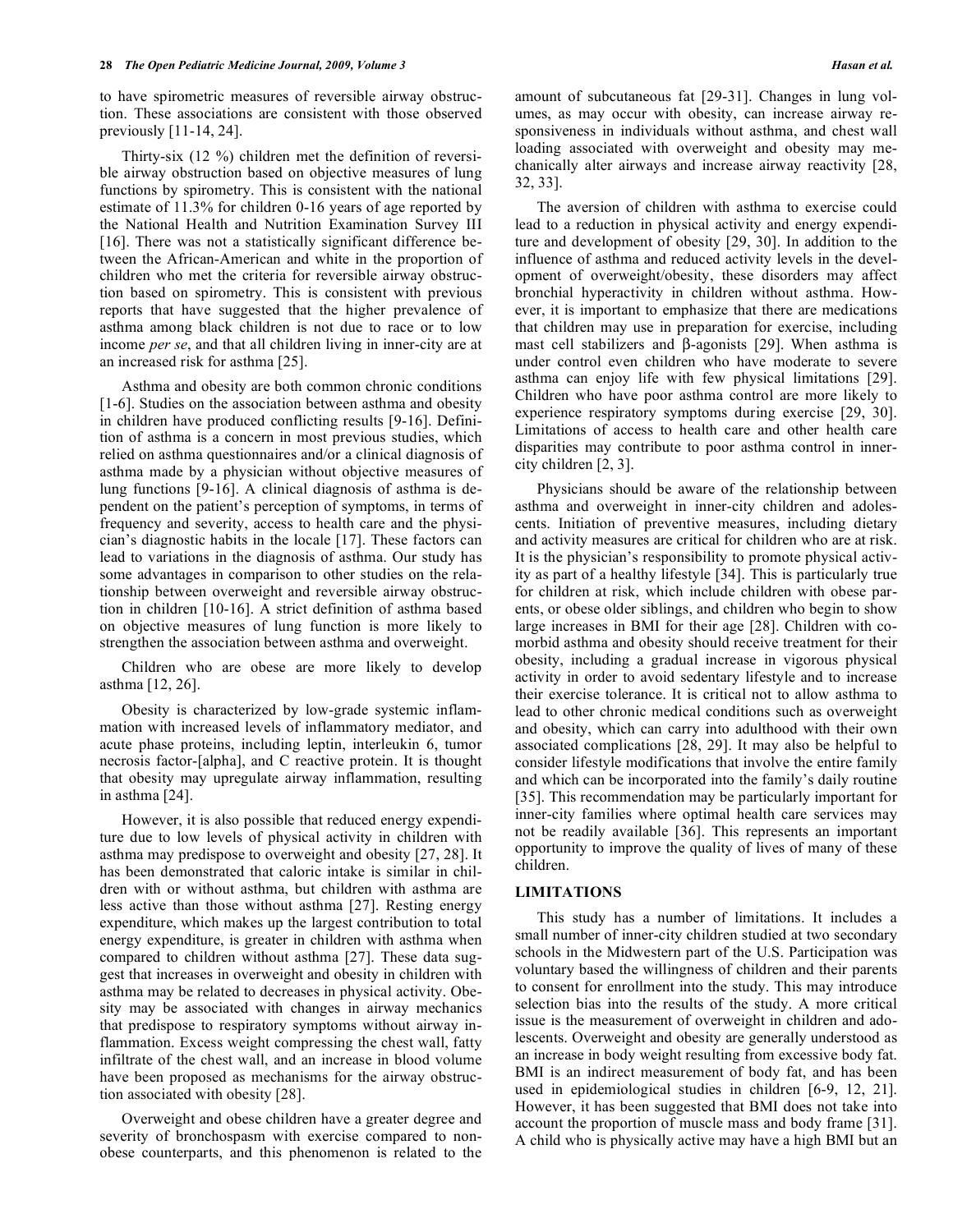#### *Body Weight and Objective Measures of Airway Obstruction in Children The Open Pediatric Medicine Journal, 2009, Volume 3* **29**

acceptable level of body fat. Some studies have shown that BMI may be a poor indicator of adiposity in individual children [31]. BMI is also sex-dependent in that females have higher fat mass values than males, and BMI exhibits variations among ethnic groups [35]. BMI values that are equivalent may represent different levels of adiposity for different age, gender, and ethnic subpopulation. Furthermore, the definition of obesity has not been consistent in previous studies [9-16]. Some studies have used the  $85<sup>th</sup>$  percentile to define obesity, while others used a BMI  $> 95<sup>th</sup>$  percentile to define obesity [9-16]. This may explain some of the discrepancy between the results of studies on the association between obesity and asthma in children [9-16]. The sum of triceps and subscapular skin fold thickness (sum of skin folds) is another measure of obesity that has been used to evaluate the association between asthma and obesity in children [13]. However, Figueroa-Munoz, *et al*. found that BMI was more consistently associated with asthma than the sum of skin folds in children 4-11 years of age [13]. We selected BMI instead of sum of skin folds, because BMI may be a better measure for assessing the association between overweight and asthma in children, and because caliper measurements are somewhat less repeatable than weight and height measurements. However, we recognize that better measurements of overweight and obesity in children are highly desirable.

 Another difficulty is related to the definition of reversible airway obstruction. Even when a single definition is accepted, there are no agreed rules about how to make a diagnosis of reversible airway obstruction in an individual child. From a clinical standpoint, a diagnosis of reversible airway obstruction is made based on the history, physical examination and respiratory function tests, often over a period of time. The variability of the condition means that evidence of it may or may not be present on the day, or at the time the child is assessed.

#### **ABBREVIATIONS**

- $BMI = Body mass index$
- $FEF<sub>25-75</sub>$  = Forced Expiratory Flow at 25-75% of Expiratory Flow
- $FEV<sub>1</sub>$  = Forced Expiratory Flow in one Second
- $FVC = Forced Expiratory Flow$

### **REFERENCES**

- [1] Chinn S. Concurrent trends in asthma and obesity. Thorax 2005; 60: 3-4.
- [2] Weiss S, Shore S. Obesity and asthma: directions for research. Am J Respir Crit Care Med 2004; 169: 963-8.
- [3] Yeatts K, Davis KJ, Sotir M, Herget C, Shy C. Who Gets Diagnosed With Asthma? Frequent Wheeze Among Adolescents With and Without a Diagnosis of Asthma. Pediatrics 2003; 111: 1046- 54.
- [4] Evans D, Mellins R, Lobach K, *et al*. Improving care for minority children with asthma: professional education in public heath clinics. Pediatrics 1997; 99: 157-64.
- [5] Ford E, Mannino D. Time trends in obesity among people with asthma: findings from three national surveys. J Asthma 2005; 42: 91-95.
- [6] Story RE. Asthma and Obesity in Children. Curr Opin Pediatr  $2007 \cdot 19 \cdot 680 - 84$
- [7] Hill JO, Melanson EL. Overview of determinants of overweight and obesity: current evidence and research issues. Med Sci Sports Exerc 1999; 31: S515-21.
- [8] Must A, Jacques PF, Dallal GE, Bajema CJ, Deitz WH. Long-term morbidity and mortality of overweight adolescents: a follow-up of the Harvard growth study of 1922 to 1935. N Engl J Med 1992; 327: 1350-55.
- [9] To T, Vydykhan TN, Dell S, Tassoudji M, Jarris JK. Is obesity associated with asthma in young children? J Pediatr 2004; 144: 162-68.
- [10] Schwartz J, Gold D, Dockery DW, Weiss ST, Speizer FE. Predictors of asthma and persistent wheeze in a national sample of children in the United States: association with social class, perinatal events, and race. Am Rev Respir Dis 1990; 142: 555-62.
- [11] Luder E, Melnik Ta, DiMaio M. Association of being overweight with greater asthma symptoms in inner city black and Hispanic children. J Pediatr 1998; 132: 699-703.
- [12] Gennuso J, Epstein LH, Paluch Ra, Cerny F. The relationship between asthma and obesity in urban minority children and adolescents. Arch Pediatr Adolesc Med 1998; 152: 1197-200.
- [13] Figueroa-Munoz JI, Chinn S, Rona RJ. Association between obesity and asthma in 4-11 year old children in the UK. Thorax 2001; 56: 133-37.
- [14] Von Kries R, Hermann M, Grunert VP, von Mutius E. Is obesity a risk factor for childhood asthma? Allergy 2001; 56: 318-22.
- [15] Brenner JS, Kelly CS, Wenger AD, Brich SM, Morrow AL. Asthma and obesity in adolescents: is there an association? J Asthma 2001; 38: 509-15.
- [16] Von Mutius E, Schwartz J, Neas LM, Dockery D, Weiss ST. Relation of body mass index to asthma and atopy in children: the National Health and Nutrition Examination Study III. Thorax 2001; 56: 835-38.
- [17] National Asthma Education and Prevention Program. Expert Pannel Report 2: guidelines for the diagnosis and management of asthma, NIH Publication 97-4051; National Heart, Lung, and Blood Institute, National Institute of Health: Bethesda, MD 1997.
- [18] Kaplan BA, Brush G, Mascie-Taylor CGN. The relationship of childhood asthma and wheezy bronchitis with height, weight and body mass index. Hum Biol 1987; 59: 921-31.
- [19] "Healthy Weight: Assessing Your Weight: BMI: About BMI for Children and Teens". Available at: http://www.cdc.gov/nccdphp/ dnpa/healthyweight/assessing/bmi/childrens\_BMI/about\_childrens \_BMI.htm. [Accessed Nov 22, 2008].
- [20] Pupillo J. Healthy protocols. AAP News 2007; 28(8): 1-2 available at: www.aapnews. Org [Accessed Sept 2, 2007].
- [21] Barlow SE, Dietz WH. Obesity evaluation and treatment: Expert Committee recommendations: the Maternal and Child Health Bureau, Health Resources and Services Administration and the Department of Health and Human Services. Pediatrics 1998; 102 (3). Available at: www.pediatrics.org/cgi/content/full/102/3/e29
- [22] American Thoracic Society. Standardization of spirometry, 1994 updates. Am J Respir Crit Care Med 1995; 152: 1107-36
- [23] Wang X, Dockery DW, Wypi D, Fay ME, Ferris BG. Pulomonary function between 6 and 18 years of age. Pediatr Pulmonol 1993; 15: 75-88.
- [24] Shore SA, Johnston RA. Obesity and asthma. Pharmacol Ther 2006; 110: 83-102.
- [25] Aligne A, Auinger P, Byrd RS, Weitzman M. Risk Factors for Pediatric Asthma. Contribution of Poverty, Race, and Urban Residence. Am J Respir Crit Care Med 2000; 162: 873-77.
- [26] Troiano RP, Flegal KM, Kuczmarski RJ, Campbell SM, Johnson CL. Overweight prevalence and trends for children and adolescents: The National Health and Nutrition Examination Surveys, 1963 to 1991. Arch Pediatr Adolesc Med 1995; 149: 1085-91.
- [27] Zeitlin SR, Bond S, Wootton W, Gregson RK, Radford M. Increased resting energy expenditure in childhood asthma: does this contribute towards growth failure? Arch Dis Child 1992; 67: 1366- 69.
- [28] Beuther DA, Weiss ST, Sutherland ER. Obesity and asthma. Am J Respir Crit Care Med 2006; 174: 112-19.
- [29] Jang AS, Lee JH, Park SW, *et al*. Severe airway hyperresponsiveness in school-aged boys with a high body mass index. Korean J Intern Med 2006; 21: 10-14.
- [30] Ulger Z, Demir E, Tanac R, *et al*. The effect of childhood obesity on respiratory function tests and airway hyperresponsiveness. Turk J Pediatr 2006; 48: 43-50.
- [31] Kaplan TA, Montana E. Exercise-induced bronchospasm in nonasthmatic obese children. Clin Pediatr 1993; 32: 220-25.